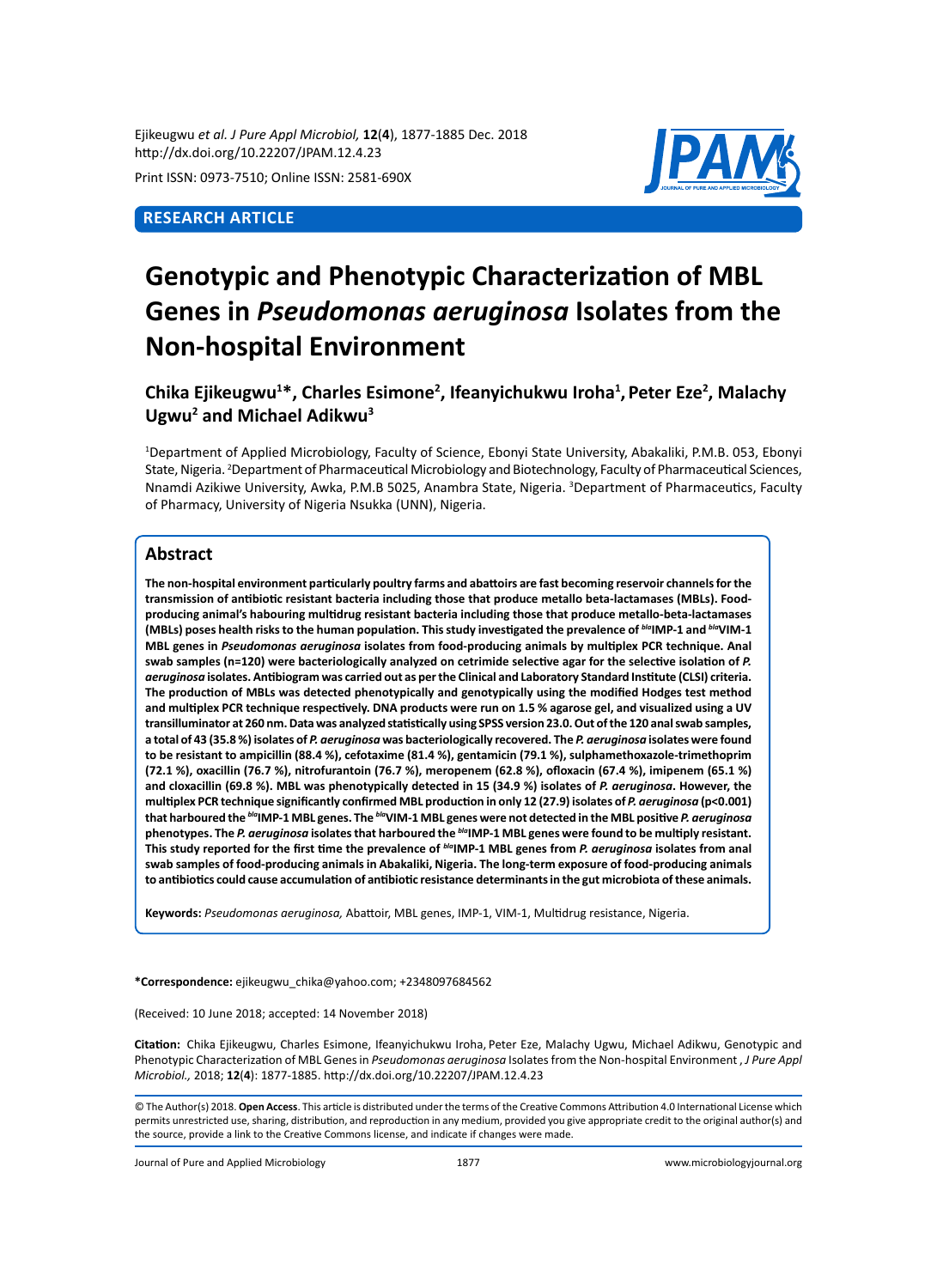#### **INTRODUCTION**

*Pseudomonas aeruginosa* is a Gramnegative, oxidase-positive, and aerobic bacterium found in the family *Pseudomonadaceae,* and they are widespread in nature. $1$  It is a free-living, non-enteric bacterium, commonly found in soil and water<sup>1</sup>. P. aeruginosa has biofilm-forming capabilities, and they are commonly found in moist or wet environments such as bath tubs, sinks and as common contaminants in hospitals and abattoirs. *P. aeruginosa* is known for its resistance to antibiotics, and the bacterium is multidrug resistant in nature<sup>1,2</sup>. Metallo- $\beta$ lactamases (MBLs) are carbapenem-hydrolyzing enzymes that have the exceptional ability to hydrolyze the carbapenems including imipenem, meropenem, ertapenem<sup>3,4,5,6</sup>. MBLs are a type of class B carbapenemases which are usually found in members of the *Enterobacteriaceae*  family*, Acinetobacter* species and *P. aeruginosa*  isolates, where they mediate bacterial resistance to the carbapenems<sup>3,6</sup>. MBL-producing bacteria are of public health interest owing to the fact that bacteria that harbour genes for their production are notably resistant to a handful of antibiotics  $6,7,8,9,10,11$ . They confer variable range of resistance to all beta-lactam antibiotics except the monobactams such as aztreonam. More so, the presence of MBL-producing bacteria put the use of the carbapenems under threat<sup>5,6,12</sup>. Gram negative bacteria including *P. aeruginosa* that produces MBLs has been previously reported from hospital and non-hospital environment here in Nigeria and elsewhere<sup>8,13,14,15,16, 17,18,19</sup>. The emergence and spread of carbapenem resistance significantly limits possible treatment options for treating life-threatening infections caused by these bacteria. Pathogenic bacteria that harbour genes for the production of carbapenemases such as MBLs are of public health importance since the carbapenems are often the last line of drugs for the treatment and management of multidrug resistant infections 3. Antibiotic resistance genes are crucial in the niche colonization of microorganisms since microbes need to combat antimicrobial compounds produced by other microorganisms and higher organisms in their immediate environment <sup>20,21</sup>. MBL-producing bacteria are a public health menace, and this necessitates the need to detect by genotypic and phenotypic techniques the

prevalence of these organisms in the community in order to forestall any health danger due to them. It is in view of this that this study investigated by multiplex PCR technique the prevalence of MBL genes, particularly *bla*IMP-1 and *bla*VIM-1 in *P. aeruginosa* isolates from the non-hospital milieu.

# **MATERIALS AND METHODS**

**Ethical consideration:** This research was conducted in line with the World Medical Association (WMA) declaration of Helsinki on the principles for medical research involving human subjects and identifiable human and animal material/data <sup>22</sup>. There was no written ethical approval as the samples were collected at the point of slaughter.

#### **Collection and processing of samples**

One hundred and twenty (120) anal swab samples were used for this study; and each of the samples were analyzed using standard microbiology techniques. All samples were aseptically inoculated in nutrient broth (Oxoid, UK) and incubated overnight at  $37^{\circ}$ C<sup>23</sup>. Bacterial growth was phenotypically confirmed by the presence of visible bacterial growth as evidenced by turbidity after incubation. All tubes showing turbidity were each sub-cultured onto freshly prepared plates of cetrimide selective agar (Oxoid, UK) for the selective isolation of *P. aeruginosa*  isolates.

#### *Pseudomonas aeruginosa* **isolation**

Suspension of the turbid solution from the broth culture was aseptically plated onto cetrimide selective agar (CSA) plate(s) for the selective isolation of *P. aeruginosa*. The plates were incubated overnight at 37°C. P. aeruginosa isolates were subcultured onto freshly prepared CSA plates for the isolation of discrete colonies of *P. aeruginosa*; and the presence of *P. aeruginosa* on the culture plates was determined qualitatively and quantitatively based on colonial morphology or characteristics, microscopy, and biochemical testing 23.

## **Antibiotic susceptibility profiling**

The susceptibility of the *P. aeruginosa*  isolates to selected antibiotics was carried out by the Clinical and Laboratory Standard Institute (CLSI) guidelines using the modified Kirby-Bauer disk diffusion technique on Mueller-Hinton (MH) agar plates [Oxoid, UK]<sup>24,25</sup>. Antibiotic disks in the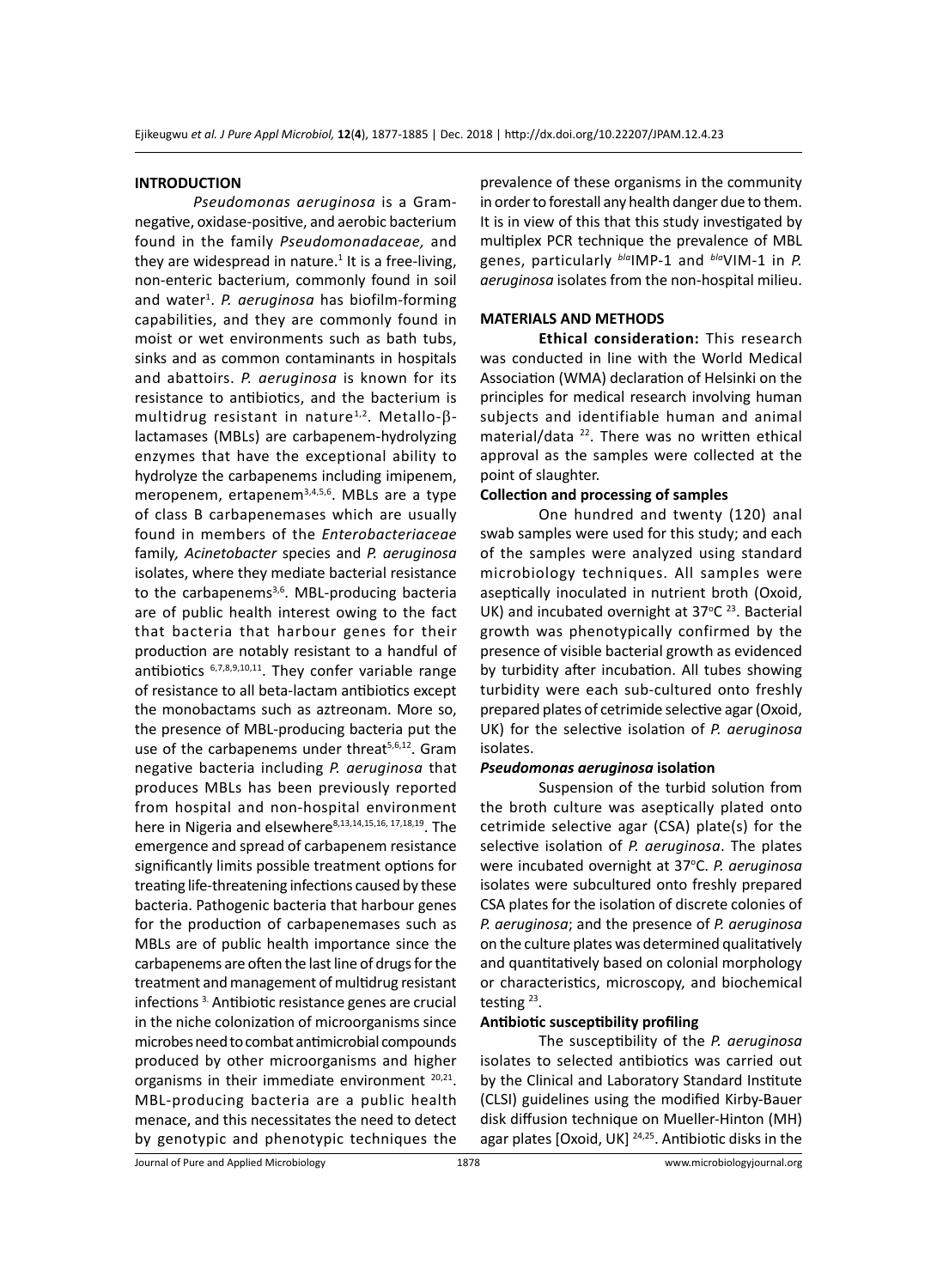single disk format including: imipenem  $(10 \mu g)$ , meropenem (10 µg), ertapenem (10 µg), cefoxitin (30 µg), ceftazidime (30 µg), sulphamethoxazoletrimethoprim (25 µg), gentamicin (10 µg), cefotaxime (30 µg), ceftriaxone (30 µg), ciprofloxacin (10 µg), ofloxacin (10 µg), oxacillin (10  $\mu$ g), ampicillin (10  $\mu$ g), cefepime (30  $\mu$ g), aztreonam (30  $\mu$ g), nitrofurantoin (10  $\mu$ g) and cloxacillin (10 µg) were used for susceptibility testing. All antibiotics were procured from Oxoid limited [Oxoid, UK]. Inhibition zone diameter was measured, recorded and interpreted based on the CLSI criteria 24,25.

## **Modified Hodges (Cloverleaf) Test**

The presence of MBL in the *P. aeruginosa*  isolates was phenotypically determined. Briefly, the susceptibility of the isolates to imipenem, meropenem, and ertapenem was evaluated as per the CLSI criteria <sup>10,24,26</sup>. Isolates found to show reduced susceptibility to the carbapenems as per antibiotic breakpoints recommended by CLSI was phenotypically confirmed for MBL production. The modified Hodges or Cloverleaf test was performed by aseptically swabbing MH agar plates with *Escherichia coli* ATCC 25922 strain. The inoculated MH agar plates were allowed for about 5 min; and imipenem  $(10 \mu g)$  single disks were aseptically placed at the center of the MH agar plates. The test bacteria (adjusted to 0.5 McFarland turbidity standards) were heavily streaked in three different directions from the edge of the imipenem  $(10 \mu g)$  disk to the center of the MH agar plates. Susceptibility plates were incubated overnight at 30°C. The plates were macroscopically observed for indentation, and the growth of the test bacteria towards the imipenem (10 µg) susceptibility disk. Growth of test bacteria towards the carbapenem disk is indicative of metallo-β-lactamase production phenotypically 4,10,14,26.

## **Multiplex PCR characterization of MBL genes**

Table 1 shows the gene sequence of forward and reverse primers used for the amplification of *bla*IMP-1 MBL genes and *bla*VIM-1 MBL genes. All isolates of *P. aeruginosa* positive for MBL production by the modified Hodges test technique was assessed for the presence of *bla*IMP-1 and *bla*VIM-1 MBL genes by multiplex PCR technique using specific primers supplied by Inqaba Biotech limited (Inqaba Biotechnical Industries Ltd, South Africa). The specific primers for the multiplex PCR was constructed as described in a previous report

**Table 1.** Gene sequence of forward and reverse primers for multiplex PCR technique

| Gene target(s)            | Primer sequence<br>(5' to 3', as synthesized)                                 | Expected amplicon<br>size (bp) |
|---------------------------|-------------------------------------------------------------------------------|--------------------------------|
| $bla_{\text{IMP-1}}$      | F1 (5'-ACC GCA GCA GAG TCT TTG CC-3')                                         |                                |
| bla $_{\rm VIM\text{-}1}$ | R1 (5'-ACA ACC AGT TTT GCC TTA CC-3')<br>F3 (5'-AGT GGT GAG TAT CCG ACA G-3') | 587                            |
|                           | R3 (5'-ATG AAA GTG CGT GGA GAC-3')                                            | 261                            |

F-forward primer, R-Reverse primer

| Table 2. Isolation and characterization of P. aeruginosa isolates |  |  |
|-------------------------------------------------------------------|--|--|
|-------------------------------------------------------------------|--|--|

| Organism                  | Sample<br>source     | Oxidase<br>test | Gram<br>staining | Colonial features of<br>P. aeruginosa on<br>culture media | Isolation rate of<br>P. aeruginosa<br>n (%) |
|---------------------------|----------------------|-----------------|------------------|-----------------------------------------------------------|---------------------------------------------|
| Pseudomonas<br>aeruginosa | Anal swabs<br>of cow | Positive        | Negative         | Colonies with<br>greenish and bluish<br>pigmentation      | 43 (35.8)                                   |

n-number of isolates; %-percentage

Journal of Pure and Applied Microbiology 1879 www.microbiologyjournal.org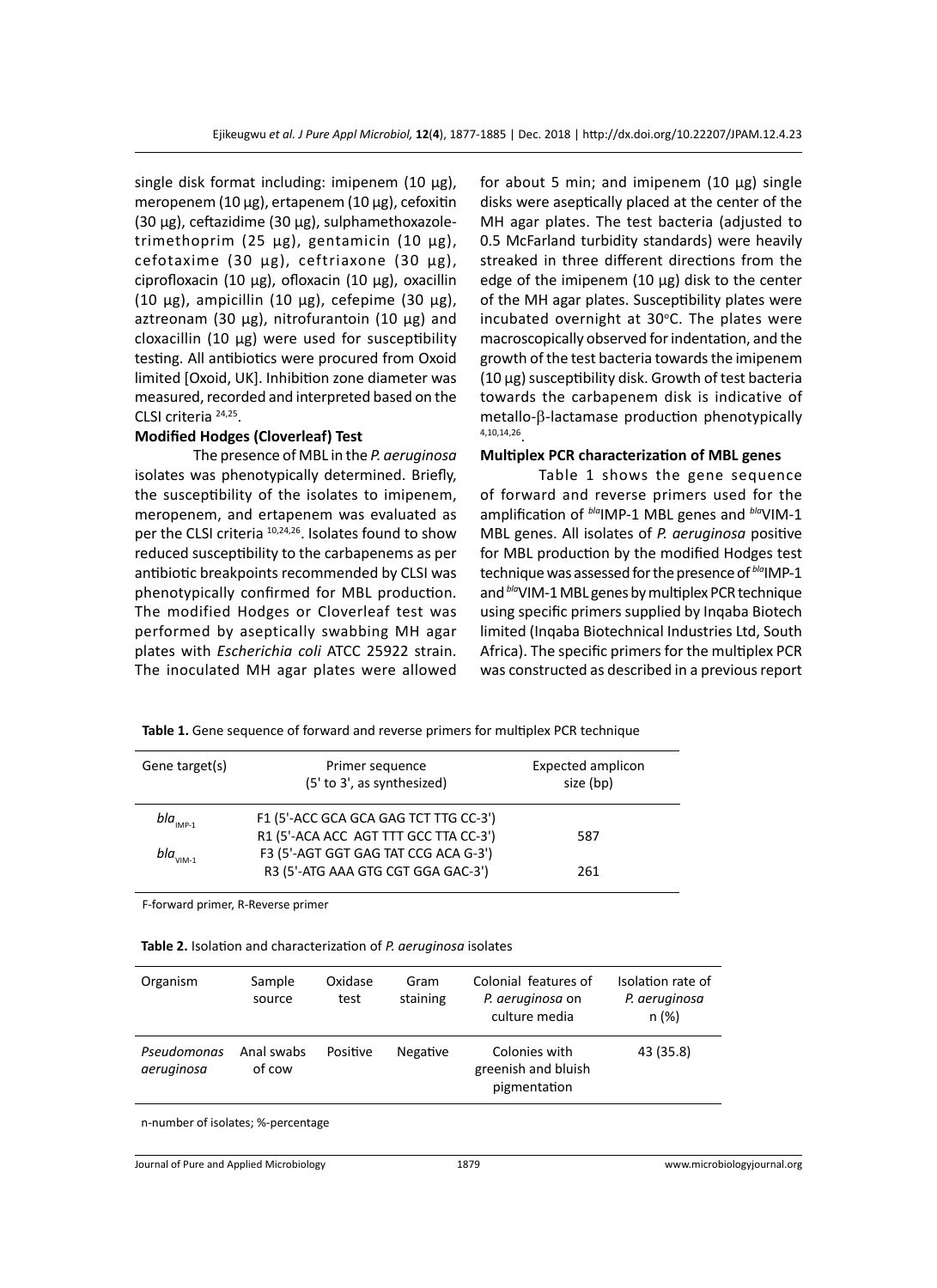<sup>25,27</sup>. Multiplex PCR amplification of the MBL genes in the test isolates was performed in a thermal cycler (Lumex instruments, Canada) with a final volume of 26.5 µl master mix comprising 0.2 µl of Taq polymerase enzyme U/µl, 2.5 µl of 10X PCR buffer along with 2.5  $\mu$ l MgCl<sub>2</sub>, 1  $\mu$ l of 10 pM from each of the forward and reverse primers, 2.5 µl of dNTPs MIX (2 mM), 3 µl of DNA template (from the test isolates), 14.8 µl of nuclease-free water. The initial denaturation temperature was at  $95^{\circ}$ C for 2 min, and this was followed by 25 cycles of DNA denaturation at 95°C for 30 sec. The primer annealing was carried out at 48°C for 30 sec, and primer extension was carried out at 72°C for 30 sec. After the last cycle, a final extension step was carried out at 72°C for 2 min.

# **Gel electrophoresis**

Agarose gel electrophoresis was carried out in order to separate the amplified DNA products according to their individual sizes when an electric field is applied across the gel<sup>27</sup>. This was done using 1.5% agarose gel prepared by dissolving 3 g of the agarose powder in 0.5X TBE buffer. The agarose solution was heated in a microwave until all the agarose was dissolved. The molten agarose gel was cooled to about 50°C before pouring, and an aliquot of 1.0  $\mu$ l of 10 mg/ml of ethidium bromide (EtBr) dye was added to the agarose gel using gloved hands. A comb was then placed in a sealed mould (gel casting chamber), and the molten agarose gel was poured into the sealed gel casting chamber. The gel was allowed to cool for 20 min before the seal and the comb was removed. Thereafter, the solidified gel was placed in the gel electrophoresis vessel or chamber that was filled with 0.5X TBE buffer. And the PCR products (i.e. the amplified genes in the Eppendorf tubes) was mixed with 1  $\mu$ l 6X coloured loading buffer per 5  $\mu$ l of the PCR product and then aseptically pipetted into the wells in the gel. An aliquot of 5 µl of the 100 bp DNA marker/ladder was also loaded on one of the gel well while the PCR reagent without DNA was loaded in another well as a negative control. The gel was run at 80 V for 2 h; and then visualized with UV transilluminator at 260 nm.



**Fig. 1.** Percentage susceptibility of 43 isolates of *P. aeruginosa* 

**Key:** IPM = imipenem, MEM = meropenem, ETP = ertapenem, FOX = cefoxitin, CAZ = ceftazidime, SXT=sulphamethoxazoletrimethoprim, CN = gentamicin, CTX = cefotaxime, CRO = ceftriaxone, CIP = ciprofloxacin, OFX = ofloxacin, OX = oxacillin, AMP = ampicillin, ATM = aztreonam, F = nitrofurantoin, OB = cloxacillin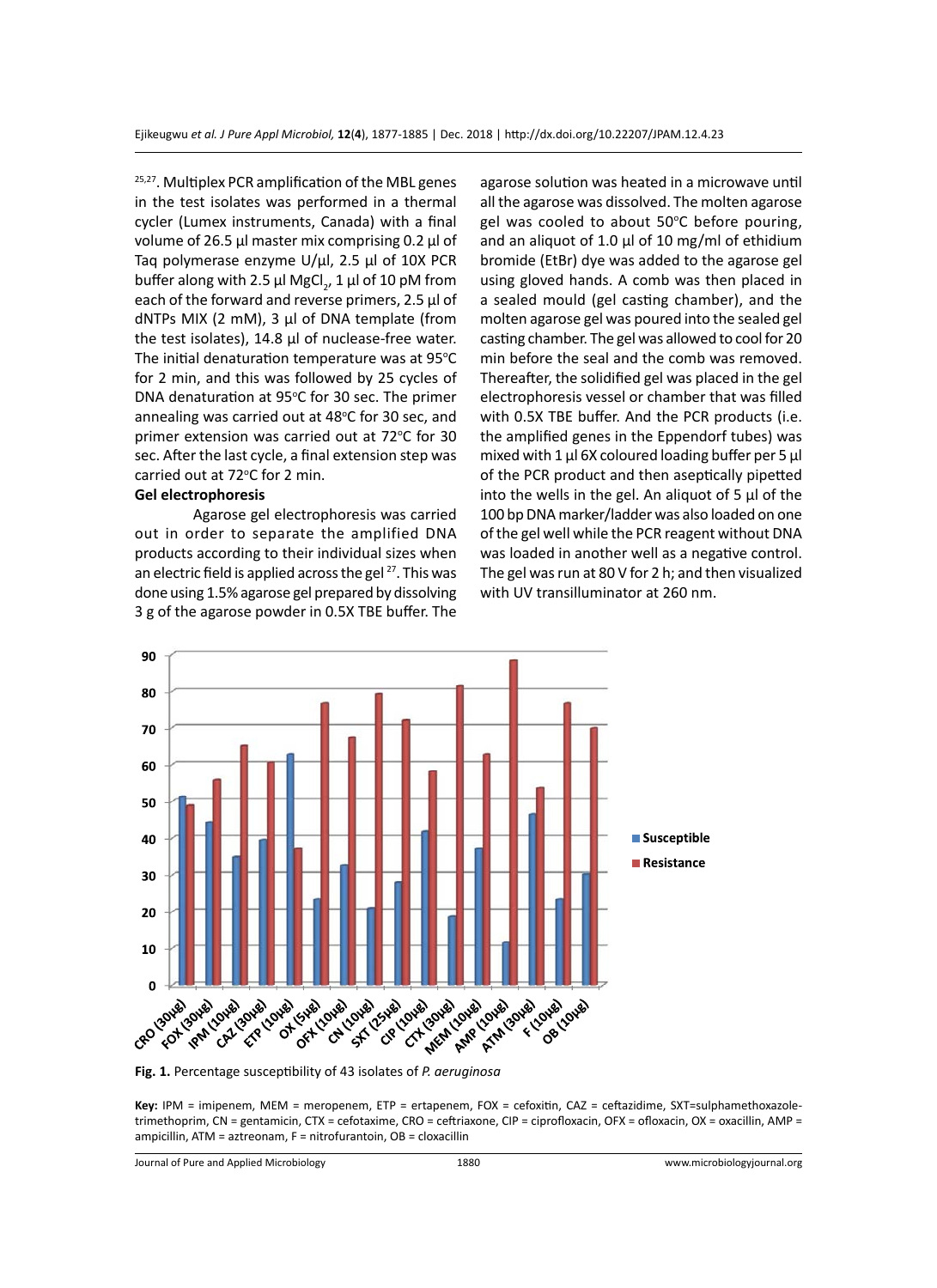#### **Statistical analysis**

The Statistical Package for Social Sciences (SPSS) version 23.0 (SPSS, Chicago, IL, USA) was used for data analysis. The differences in data were considered statistically significant at p < 0.05.

#### **RESULTS**

In this study, the prevalence of *Pseudomonas aeruginosa* isolates that harboured genes for the production of metallob-lactamase (MBL) enzymes was phenotypically and genotypically detected using modified Hodges technique and multiplex PCR technique respectively. Table 2 shows the frequency of isolation of *P. aeruginosa* isolates from the anal swabs of cow bacteriologically analyzed in this study. A total of 43 (35.8%) isolates of *P. aeruginosa* was bacteriologically analyzed from 120 anal swab samples used in this study. The *P. aeruginosa*  isolates recovered produced colonies with greenish and bluish pigmentation on cetrimide selective agar, due to pyocyanin and pyoverdin pigments typical of *Pseudomonas* species (Table 2). Figure 1 shows the percentage susceptibility profile of the *P. aeruginosa* isolates to the tested antibiotics used in this study. The isolates of *P. aeruginosa* showed varied levels of resistance and susceptibility to the tested antibiotics. Interestingly, the *P. aeruginosa* isolates were found to be highly resistant to beta-lactam antibiotics in the penicillin family including ampicillin (88.4%), oxacillin (76.7%) and cloxacillin (69.8 %).

The next resistance profile of the *P. aeruginosa* isolates was resistance to antibiotics in the cephalosporin class specifically  $2^{nd}$ - and  $3^{rd}$ generation cephalosporins including cefotaxime (81.4 %), ceftazidime (60.5%), cefoxitin (55.8%) and ceftriaxone (48.8%). All the isolates of *P. aeruginosa* were also resistant to some nonbeta-lactam antibiotics including gentamicin (79.1%), sulphamethoxazole-trimethoprim (72.1 %), nitrofurantoin (76.7%) and ofloxacin (67.4%). The *P. aeruginosa* isolates also showed reduced susceptibility to the carbapenems used in this study including ertapenem (37.2%), meropenem (62.8%) and imipenem (65.1%). The result of



**Fig. 2.** Electrophoretic analysis and identification of *bla*IMP-1 MBL gene in the *P. aeruginosa* isolates. Lane M is the DNA marker/ladder which is a 100 bp marker. Lanes 2-10 shows the different DNA samples. Lane 4 shows amplified products of *bla*IMP-1 MBL gene with a base pair size of 587 bp. There was no amplified gene product in lanes 1,2,3,5- 10. Lane 1 is the negative control which contains nuclease free water.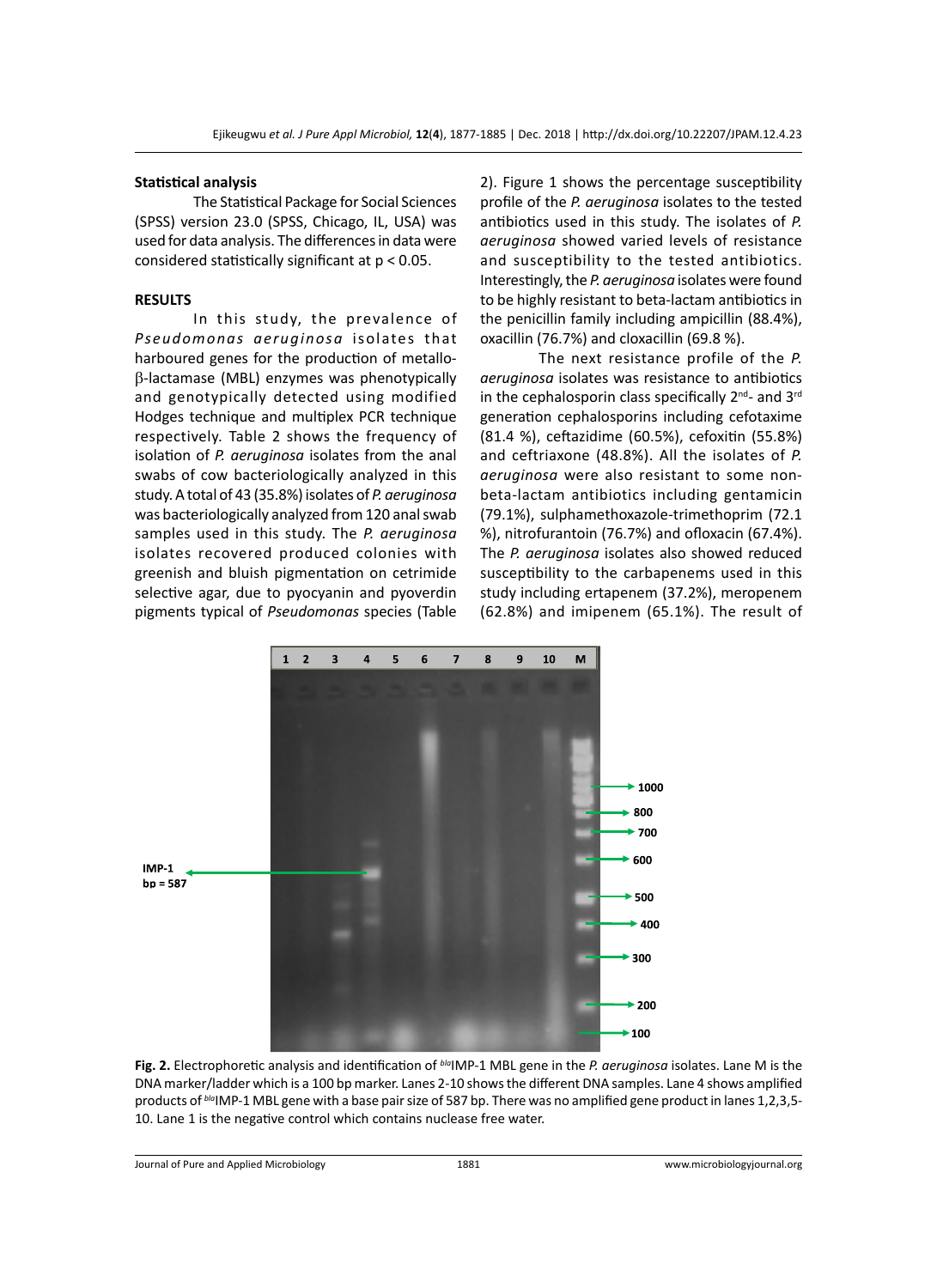| Organism      | Source               | MBL positive<br>n (%) | MBL negative<br>n (%) |
|---------------|----------------------|-----------------------|-----------------------|
| P. aeruginosa | Anal swabs<br>of cow | 15 (34.9)             | 28(65.1)              |

**Table 3.** Phenotypic detection of MBL-producing *P. aeruginosa*  isolates

MBL-metallo-β-lactamase; n-number of isolates; %-percentage

the prevalence of MBL phenotypes detected by modified Hodges (Cloverleaf) method is shown in Table 3. MBL production was phenotypically detected in a total of 15 (34.9%) isolates of *P. aeruginosa* out of the 43 isolates of *P. aeruginosa*  that was phenotypically screened for MBL production by the modified Hodges test method. Table 4 shows the distribution of the *bla*IMP-1 and *bla*VIM-1 MBL genes investigated by multiplex PCR technique in the *P. aeruginosa* isolates analyzed in this study. The occurrence of *bla*IMP-1 MBL genes was significantly detected in a total of 12 (27.9%) isolates of *P. aeruginosa* (p<0.001) by multiplex PCR technique. The *bla*VIM-1 MBL genes was not detected in the *P. aeruginosa* isolates that was genotypically screened by multiplex PCR technique using specific primers (Table 4). The isolates of *P. aeruginosa* that produced MBL and was confirmed by multiplex PCR technique to harbour the *bla*IMP-1 MBL genes was found to be multiply resistant to antibiotics in the class of fluoroquinolones, carbapenems, cephalosporins and aminoglycosides.

**Table 4.** Prevalence of MBL genes in the 43 isolates of *P. aeruginosa* from anal swab samples

| MBL genes<br>detected    | No. of<br>isolates (%) | Resistance<br>profile                 |
|--------------------------|------------------------|---------------------------------------|
| $b/a$   MP-1             | 12 (27.9)              | Fluoroquinolones,<br>aminoglycosides, |
| $b/a$ VIM-1<br>(p<0.001) | 0 (0)                  | cephalosporins,<br>carbapenems        |

#### **DISCUSSION**

Antibiotics are invaluable for the fight and control of infectious diseases in both human and animal population. But this potent compound has over the years succumbed to the evolving nature of antibiotic resistant bacteria (including those that produce metallo-β-lactamases, MBLs). Antibiotic resistant bacteria are known to remain viable even in the face of potent antimicrobial onslaught. We asked if *P. aeruginosa* isolates from abattoir in Abakaliki metropolis, Nigeria harbour gene for the production of MBLs. To answer this question, we investigated the prevalence of MBL genes, particularly  $^{b/a}$ IMP-1 and  $^{b/a}$ VIM-1 MBL genes in *P*. *aeruginosa* isolates from food-producing animals using both genotypic and phenotypic techniques. The occurrence of *P. aeruginosa* in this study was high (n=43; 35.8%), which is similar to the work of Saderi et al.<sup>10</sup> and Olutayo and Abimbola<sup>28</sup>. The *P. aeruginosa* isolates recovered in this study also showed high level resistance to the carbapenems including imipenem, ertapenem and meropenem; and this was found to be in accordance with previous reports carried out by Franco *et al*. <sup>12</sup> in Brazil. Reduced susceptibility of the *P. aeruginosa*  isolates was also observed in cefoxitin, cefotaxime, ceftriaxone and ceftazidime used for treating infections caused by *P. aeruginosa*; and this report of ours is similar to the study conducted by Aibinu et al.<sup>14</sup> and Olutayo and Abimbola<sup>28</sup> who reported similar levels of reduced susceptibility of *P. aeruginosa* isolates to antibiotics in southwest Nigeria. *P. aeruginosa* is notorious for its resistance to antibiotics due to the permeability barrier associated with the outer membrane (OM) layer of the organism 1,20,29. Bashir *et al*. 30 and Akinduti *et al*. <sup>31</sup> also reported in their study carried out in Kashmir and Abeokuta respectively that *P. aeruginosa* is a multidrug resistant organism that is notoriously resistant to several antibiotic classes. Antibiotics are usually added to the feed and water of food-producing animals including livestock and poultry birds to promote growth and limit bacterial infection in the animals. But such supplementation of antibiotics in the water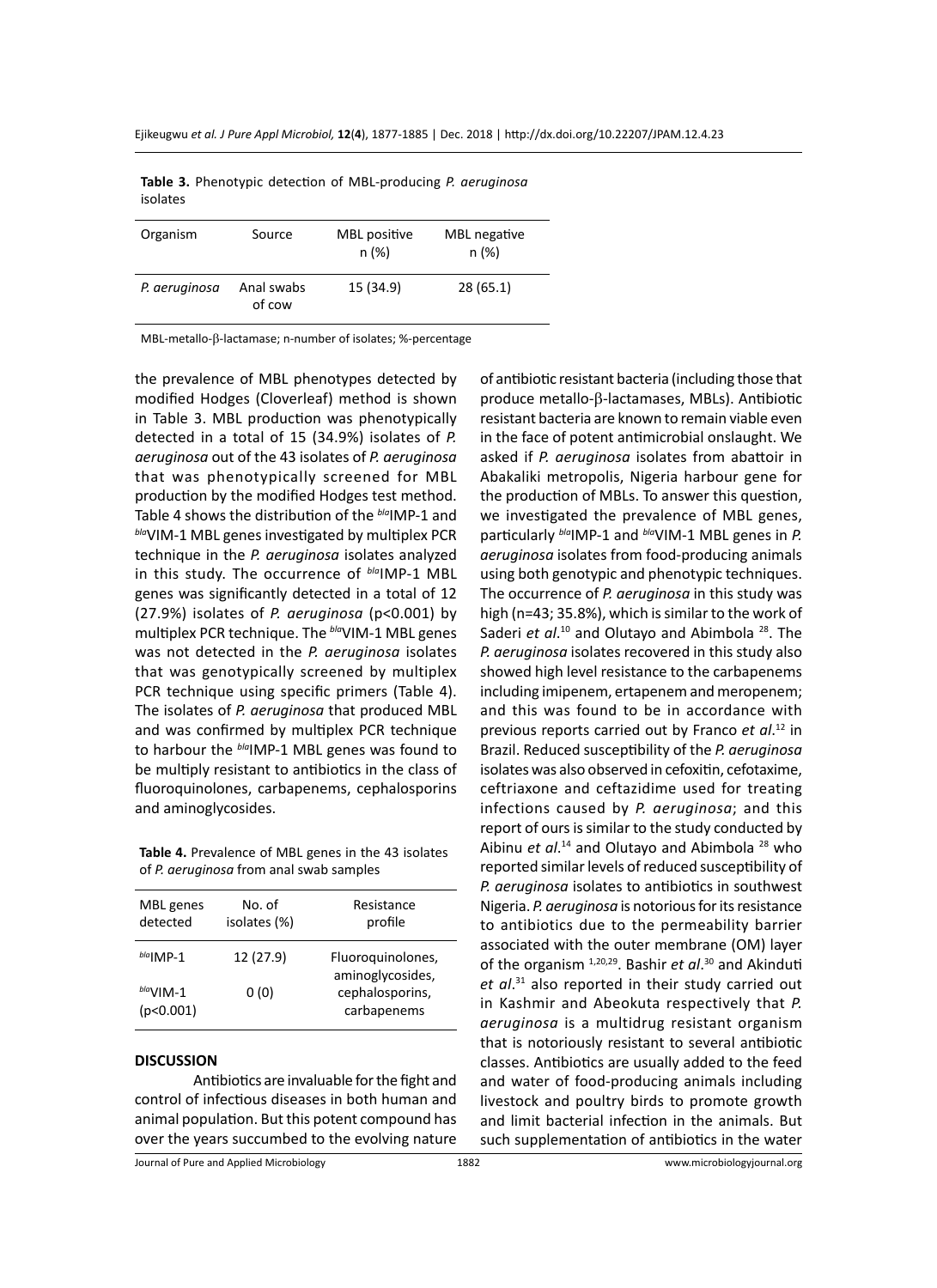and feed of food-producing animals poses health risk to the human population due to the possible development and dissemination of antibiotic resistance in the food chain.<sup>32</sup> The production of metallo- $\beta$ -lactamase (MBL) enzymes in the *P. aeruginosa* isolates recovered in this study was phenotypically confirmed in 15 (34.9%) isolates. However, multiplex PCR technique only confirmed MBL production in 12 (27.9%) isolates of *P. aeruginosa* that were found to harbour the *bla*IMP-1 MBL genes. In a related study carried out in Nigeria, Aibinu *et al*.(14) reported the phenotypic detection of MBL in isolates of *P. aeruginosa* in southwest Nigeria. Also, we had previously reported that isolates of *P. aeruginosa*  are notorious in the production of MBLs, and this has contributed to the increasing resistance of the organism to the carbapenems and some non-betalactam antibiotics<sup>4</sup>. Our report on the phenotypic detection of MBLs in *P. aeruginosa* isolates is not in agreement with those reported by Abd El-Baky *et al*. 33 in which 31 isolates of *P. aeruginosa* were phenotypically detected to produce MBL enzymes in Asia. Akinduti *et al*. 31 also reported a lower rate of MBL-positive *P. aeruginosa* isolates (3.3%) in their study carried out in southwest Nigeria. In Japan, Shibata *et al*. 27 also reported a higher occurrence rate of MBL-producing *P. aeruginosa*  isolates in their study in which 116 *P. aeruginosa* isolates were discovered phenotypically to produce MBL enzymes. The prevalence of MBL genes was significantly (p<0.001) detected by multiplex PCR technique in the *P. aeruginosa*  isolates genotypically investigated for the presence of *bla*IMP-1 MBL genes and *bla*VIM-1 MBL genes. It was discovered that only the **blandP-1** MBL genes were detected by multiplex PCR in the isolates of *P. aeruginosa* investigated in this study. The *bla*VIM-1 MBL genes were not detected by the multiplex PCR technique used. *bla*IMP-1 MBL genes have been previously reported to be a widely distributed MBL genes that mediate bacterial resistance to the carbapenems including imipenem.<sup>3</sup> In a similar study conducted in Iraq, Anoar *et al*. 34 reported that the prevalence of *bla*IMP-1 MBL gene in isolates of *P. aeruginosa* was between 4-5%. In Japan, Shibata *et al*. 27 reported that out of a total of 357 isolates of Gram-negative bacteria carrying *bla*IMP-1 MBL genes, 116 isolates were confirmed to be *P. aeruginosa*. These result

reported by Shibata *et al*. 27 is not in agreement with ours where the number of bacterial isolates that were genotypically confirmed by multiplex PCR to harbour *bla*IMP-1 MBL gene was 12 *P. aeruginosa* isolates. The presence of *bla*IMP-1 MBL genes in *P. aeruginosa* isolates analyzed in this study may be due to several risk factors associated with the acquisition, development and spread of antibiotic resistance genes in the community of which the undue exposure and use of antibiotics in animal husbandry and in livestock production have been implicated as a key factor driving the development and spread of drug resistant bacteria in the community  $32,35$ . Several studies have also shown that the *bla*IMP-1 MBL genes are the most prevalent MBL genes harboured by Gram-negative bacteria including *E. coli, Klebsiella* species and *P. aeruginosa*; and the *bla*IMP-1 MBL genes occur worldwide 3,9,36.

# **CONCLUSION**

The result of our study is the first report on the prevalence of *P. aeruginosa* isolates of food-producing animals in Abakaliki, Nigeria that harbours the *bla*IMP-1 MBL genes. Antibiotic usage for the propagation of food-producing animals is one of the major factors through which resistant bacteria including those that produce MBLs emerge and spread in the community. The surveillance of antibiotic resistance and their genetic determinants in livestock and other agricultural practices in this part of the world should be improved upon through proper detection and awareness on proper antibiotic usage in order to contain the nefarious activities of drug resistant bacteria.

#### **REFERENCES**

- 1. Madigan M.T., Martinko J.M., Dunlap P.V and Clark D.P. Brock Biology of microorganisms. 12th edition. Pearson Benjamin Cummings Publishers. USA. 2009; Pp.795-796.
- 2. Brooks G.F., Butel J.S and Morse S.A. Medical Microbiology, 23rd edition. McGraw Hill Publishers. USA. 2004; Pp. 248-260.
- 3. Walsh T.R., Toleman M.A., Poirel L and Nordmann P. Metallo  $\beta$  – Lactamases: The Quiet Before the Storm? *Clinical Microbiology Review*. 2005; **18**(2):306-325.
- 4. Ejikeugwu PC, Ugwu CM., Iroha IR., Eze P, Gugu TH and Esimone CO. Phenotypic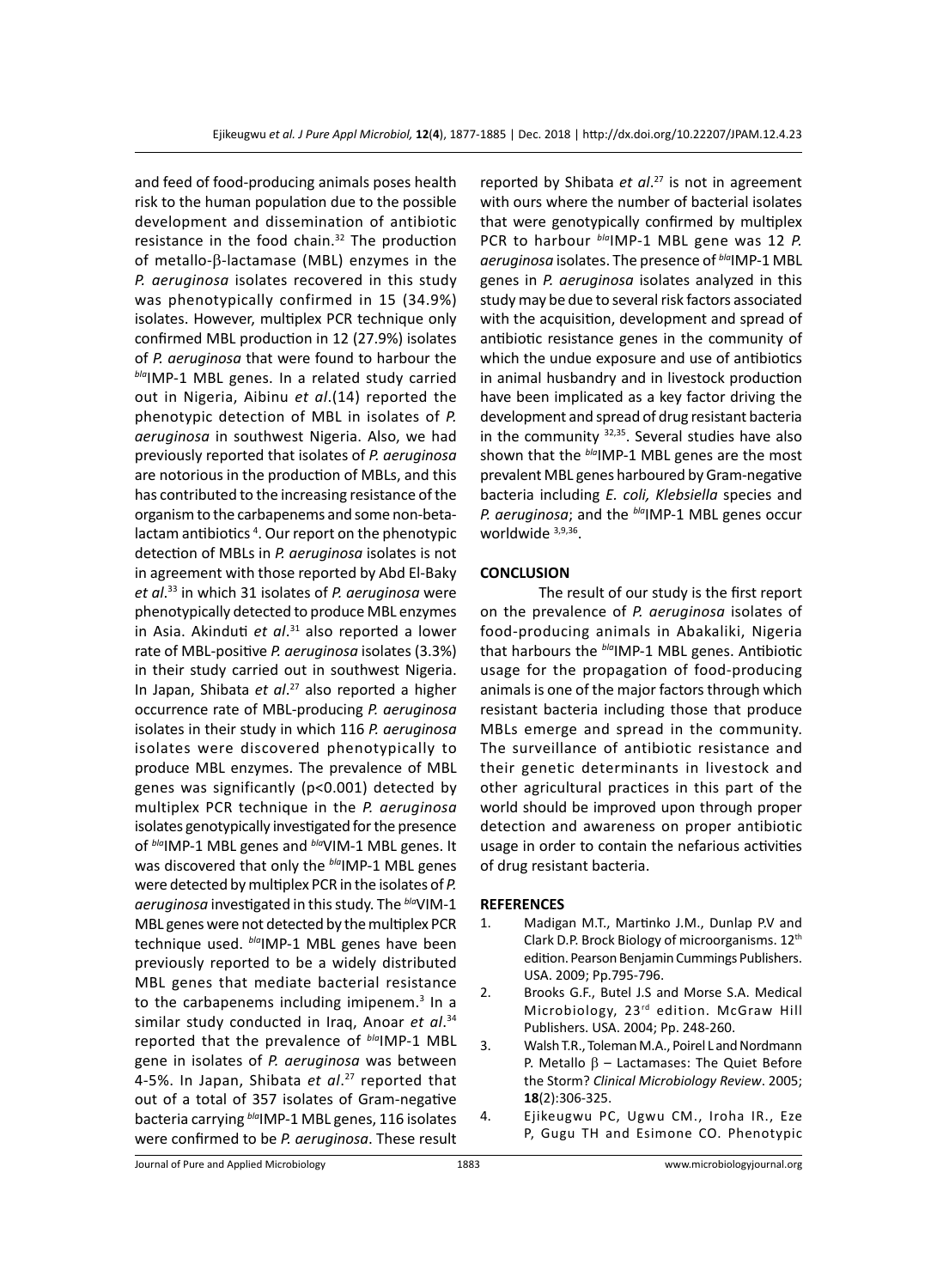Detection of Metallo-β-Lactamase Enzyme in Enugu, Southeast Nigeria. *American Journal of Biological, Chemical and Pharmaceutical Science.* 2014; **2**(2):1-6.

- 5. Tortola M.T., Lavilla S., Miro E., Gonzalez J.J., Larrosa N., Sabate M., Navarro F and Prats G. First Detection of a Carbapenem – Hydrolyzing Metallo enzyme in Two *Enterobacteriaceae* Isolates in Spain. *Antimicrobial Agents and Chemotherapy*. 2005; **49**(8):3492-3494.
- 6. Thompson KS. Extended spectrum β-Lactamase, AmpC, and Carbapenemase Issues. *Journal of Clinical Microbiology*. 2010; **48**(4):1019-1025.
- 7. Okazaki R, Hagiwara S, Kimura T, Tokue Y, Kambe M, Murata M, Aoki M, Kaneko M, Oshima K and Murakami M. Metallo- $\beta$ -lactamaseproducing *Klebsiella pneumoniae* infection in a non-hospital environment. *Acute Medicine and Surgery*. 2016; **3**:32-35.
- 8. Overturf GD. Carbapenemases: A Brief Review for Pediatric Infectious Disease Specialists. *The Pediatric Infectious Disease Journal*. 2010; **29**(1):68-70.
- 9. Rossolini G.M, Condemi M.A, Pantanella F, Docquier J.D, Amicosante G and Thaller M.C. Metallo-β-lactamase producers in environmental microbiota: new molecular class B enzyme in *Janthinobcaterium lividum*. *Antimicrobial Agents and Chemotherapy.* 2001; **45**(3):837-844.
- 10. Saderi H., Karimi Z., Owlia P., Bahar M.A., Rad S.M. Phenotypic detection of metallo – beta – lactamase producing *Pseudomonas aeruginosa* strains isolated from burned patients. *Iranian Journal of Pathology*. 2008; **3**(1):20-24.
- 11. Safari M, Nejad A.S.M, Bahador A, Jafari R and Alikhani M.Y. Prevalence of ESBL and MBL encoding genes in *Acinetobacter baumannii*  strains isolated from patients of intensive care units (ICU). *Saudi Journal of Biological Sciences*. 2015; **22**:424-429.
- 12. Franco M.R.G., Caiaffa-Filho H.H., Burattini M.N and Rossi F. Metallo-beta-lactamases among imipenem-resistant *Pseudomonas aeruginosa* in a Brazilian University hospital. *Clinics*. 2010; 65**(9)**:825-829.
- 13. Ejikeugwu C, Esimone C, Iroha I, Ugwu C, Ezeador C, Duru C, Adikwu M. Phenotypic detection of AmpC beta-lactamase among anal *Pseudomonas aeruginosa* isolates in a Nigerian abattoir. *Archives of Clinical Microbiology*. 2016; **7**(2):1-5.
- 14. Aibinu I, Nwanneka T, Odugbemi T. Occurrence of ESBLs and MBL in Clinical Isolates of *Pseudomonas aeruginosa* from Lagos, Nigeria. *Journal of American Science*. 2007; **3**(4):81-85. 15. Carfi A., Pares S., Duéé E., Galleni M., Duez C.,

Frere J.M and Dideberg O. The 3 – D structure of a zinc metallo –β – lactamase from *Bacillus cereus* reveals a new type of protein fold. *The Embo Journal*. 1995; **14**(20):4914-4921.

- 16. Deshpande P., Rodrigues C., Shetty A., Kapadia F., Hedge A and Soman R. New Delhi Metallo-β-lactamase (NDM-1) in *Enterobacteriaceae*: Treatment options with Carbapenems Compromised. *Japi*. 2010; **58**:147- 149.
- 17. Mahajan A, Tandon VR. New Delhi Metallo (Betalactamase 1): Fact or fiction. *Journal of Medical Education and Research*. 2010; **12**(3):109.
- 18. Lolans K., Queenan A.M., Bush K., Sahud A and Quinn J.P. First Nosocomial Outbreak of *Pseudomonas aeruginosa* Producing and Integron – Borne Metallo-β-Lactamase (VIM-2) in the United States. *Antimicrobial Agents Chemotherapy*. 2005; **49**(8)**:**3538-3540.
- 19. Chakraborty D, Basu S, Das S. A study on infections caused by Metallo-Beta-Lactamase Producing Gram-negative Bacteria in Intensive Care Unit Patients. *American Journal ofinfectious Diseases*. 2010; **6**(2):34-39.
- 20. Fernandez M, Conde S, Torre J, Molina-Santiago C, Ramos J.L and Duque E. Mechanisms of resistance to chloramphenicol in *Pseudomonas putida* KT2440. *Antimicrob. Agents Chemother*. 2012; **56**(2):1001-1009.
- 21. Bush K, Jacoby GA, Medeiros AA. A Functional Classification of Scheme for Beta Lactamases and its Correlation to Molecular Structure. *Antimicrob Chem other* 1995; **39**:1211-1233.
- 22. World Medical Association (WMA) Declaration of Helsinki. Ethical Principles for Medical Research involving Human Subjects. Note of Clarification on Paragraph 30 added by the WMA General Assembly, Tokyo 2004. 9.10.2004.
- 23. Cheesbrough M. District Laboratory Practice in Tropical Countries. 2<sup>nd</sup> edition. Cambridge University Press, UK. 2006; Pp. 178-187.
- 24. Clinical Laboratory Standard Institute, CLSI. Performance standards for antimicrobial disk susceptibility test. Fifteenth informational supplement, CLSI document M100-S15. Wayne, PA. USA. 2011.
- 25. Ejikeugwu C, Esimone C, Iroha I, Igwe D.O, Ugwu M, Ezeador C, Duru C, Adikwu M. Molecular Identification of MBL Genes *bla*IMP-1 and *bla*VIM-1 in *Escherichia coli* Strains Isolated from Abattoir by Multiplex PCR Technique. *Research Journal of Microbiology.* 2017; **12**: 266-273.
- 26. Varaiya A., Kulkarni N., Kulkarni M., Bhalekar P and Dogra J. Incidence of metallo beta – lactamase producing *Pseudomonas aeruginosa*